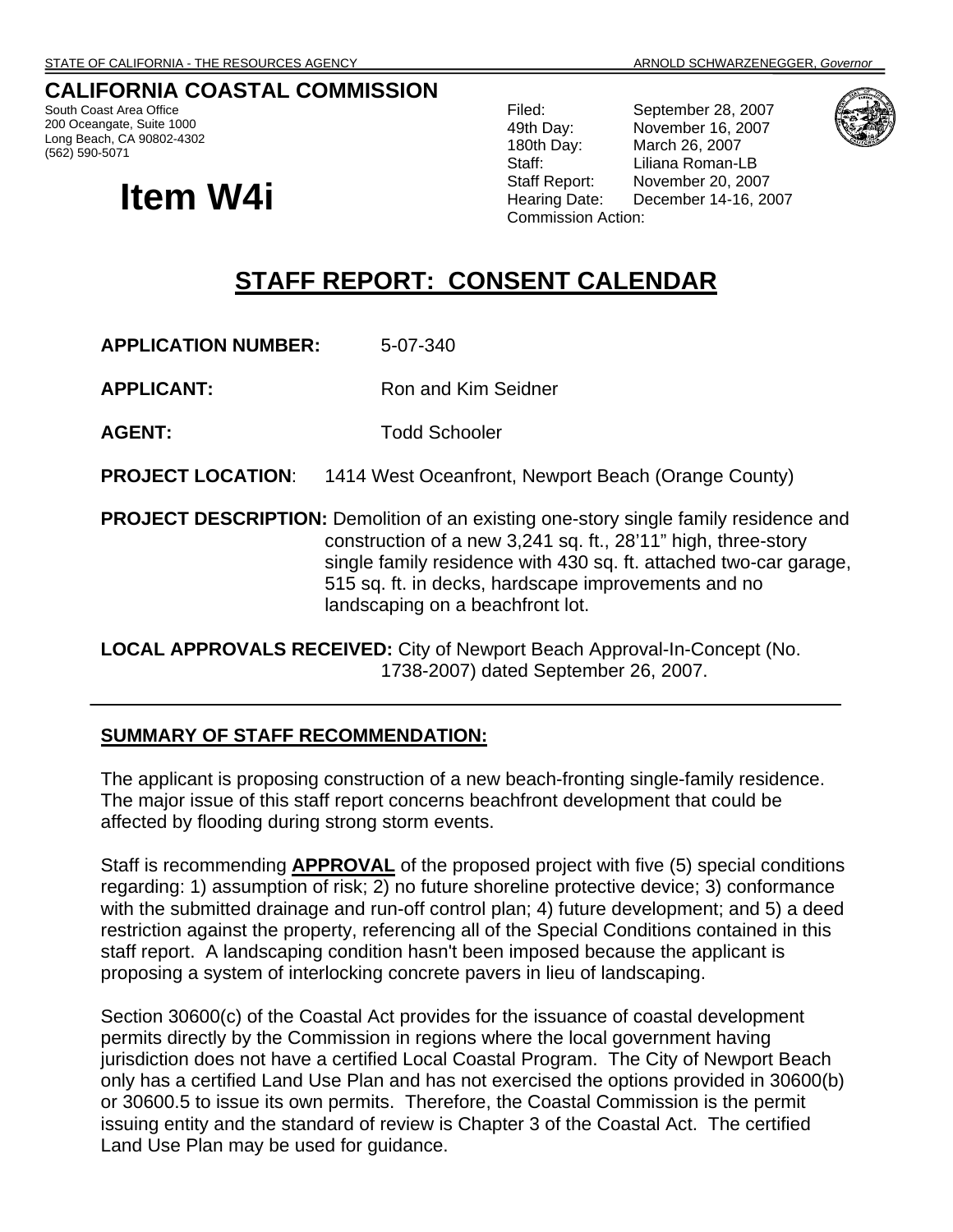#### *5-07-340(Seidner) Staff Report–Consent Calendar Page 2 of 15*

**SUBSTANTIVE FILE DOCUMENTS:** City of Newport Beach certified Land Use Plan and *Coastal Hazard and Wave Runup Study for 1414 West Oceanfront, Newport Beach, CA* prepared by *GeoSoils, Inc*. dated August 2007.

#### **LIST OF EXHIBITS**

- 1. Location Map
- 2. Assessor's Parcel Map
- 3. Project Plans

#### **STAFF RECOMMENDATION:**

Staff recommends that the Commission **APPROVE** the permit application with special conditions.

#### **MOTION:**

*I move that the Commission approve the coastal development permit applications included on the consent calendar in accordance with the staff recommendations.*

Staff recommends a **YES** vote. Passage of this motion will result in approval of all the permits included on the consent calendar. The motion passes only by affirmative vote of a majority of the Commissioners present.

#### **RESOLUTION:**

### **I. APPROVAL WITH CONDITIONS**

The Commission hereby **APPROVES** a coastal development permit for the proposed development and adopts the findings set forth below on grounds that the development as conditioned will be in conformity with the policies of Chapter 3 of the Coastal Act and will not prejudice the ability of the local government having jurisdiction over the area to prepare a Local Coastal Program conforming to the provisions of Chapter 3. Approval of the permit complies with the California Environmental Quality Act because either 1) feasible mitigation measures and/or alternatives have been incorporated to substantially lessen any significant adverse effects of the development on the environment, or 2) there are no further feasible mitigation measures or alternatives that would substantially lessen any significant adverse impacts of the development on the environment.

### **II. STANDARD CONDITIONS**

1. Notice of Receipt and Acknowledgment. The permit is not valid and development shall not commence until a copy of the permit, signed by the permittee or authorized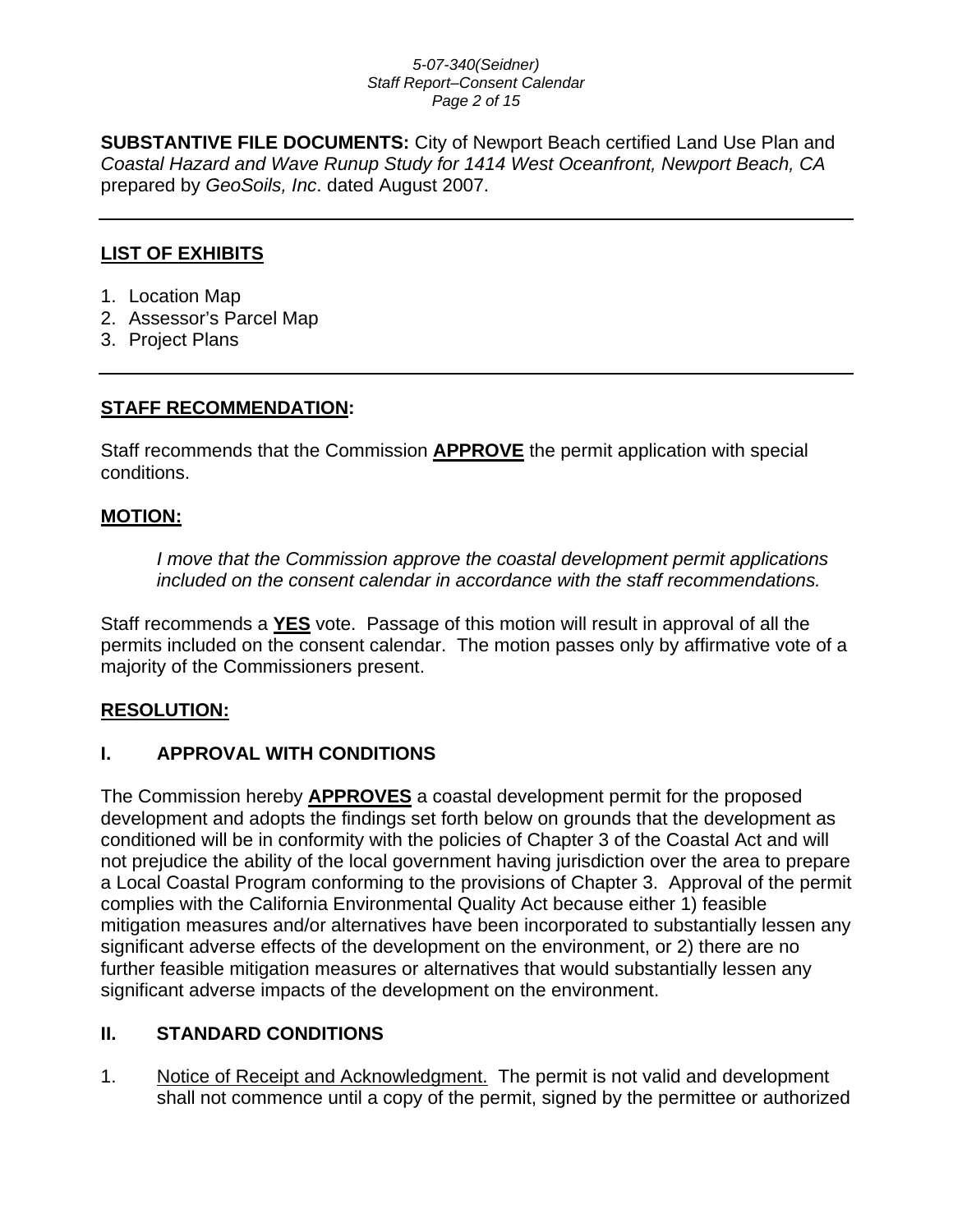#### *5-07-340(Seidner) Staff Report–Consent Calendar Page 3 of 15*

agent, acknowledging receipt of the permit and acceptance of the terms and conditions, is returned to the Commission office.

- 2. Expiration. If development has not commenced, the permit will expire two years from the date this permit is reported to the Commission. Development shall be pursued in a diligent manner and completed in a reasonable period of time. Application for extension of the permit must be made prior to the expiration date.
- 3. Interpretation. Any questions of intent or interpretation of any condition will be resolved by the Executive Director or the Commission.
- 4. Assignment. The permit may be assigned to any qualified person, provided assignee files with the Commission an affidavit accepting all terms and conditions of the permit.
- 5. Terms and Conditions Run with the Land. These terms and conditions shall be perpetual, and it is the intention of the Commission and the permittee to bind all future owners and possessors of the subject property to the terms and conditions.

### **III. SPECIAL CONDITIONS**

#### **1. Assumption of Risk, Waiver of Liability and Indemnity**

By acceptance of this permit, the sapplicant acknowledge and agree (i) that the site may be subject to hazards from flooding and wave uprush; (ii) to assume the risks to the applicant and the property that is the subject of this permit of injury and damage from such hazards in connection with this permitted development; (iii) to unconditionally waive any claim of damage or liability against the Commission, its officers, agents, and employees for injury or damage from such hazards; and (iv) to indemnify and hold harmless the Commission, its officers, agents, and employees with respect to the Commission's approval of the project against any and all liability, claims, demands, damages, costs (including costs and fees incurred in defense of such claims), expenses, and amounts paid in settlement arising from any injury or damage due to such hazards.

### **2. No Future Shoreline Protective Device**

A. By acceptance of this permit, the applicants agree, on behalf of theveshimself and all other successors and assigns, that no shoreline protective device(s) shall ever be constructed to protect the development approved pursuant to Coastal Development Permit No. 5-07-340 including, but not limited to, the residence, garage, foundations, and patio, and any future improvements, in the event that the development is threatened with damage or destruction from waves, erosion, storm conditions or other natural hazards in the future. By acceptance of this permit, the applicants hereby waive, on behalf of themselves and all successors and assigns, any rights to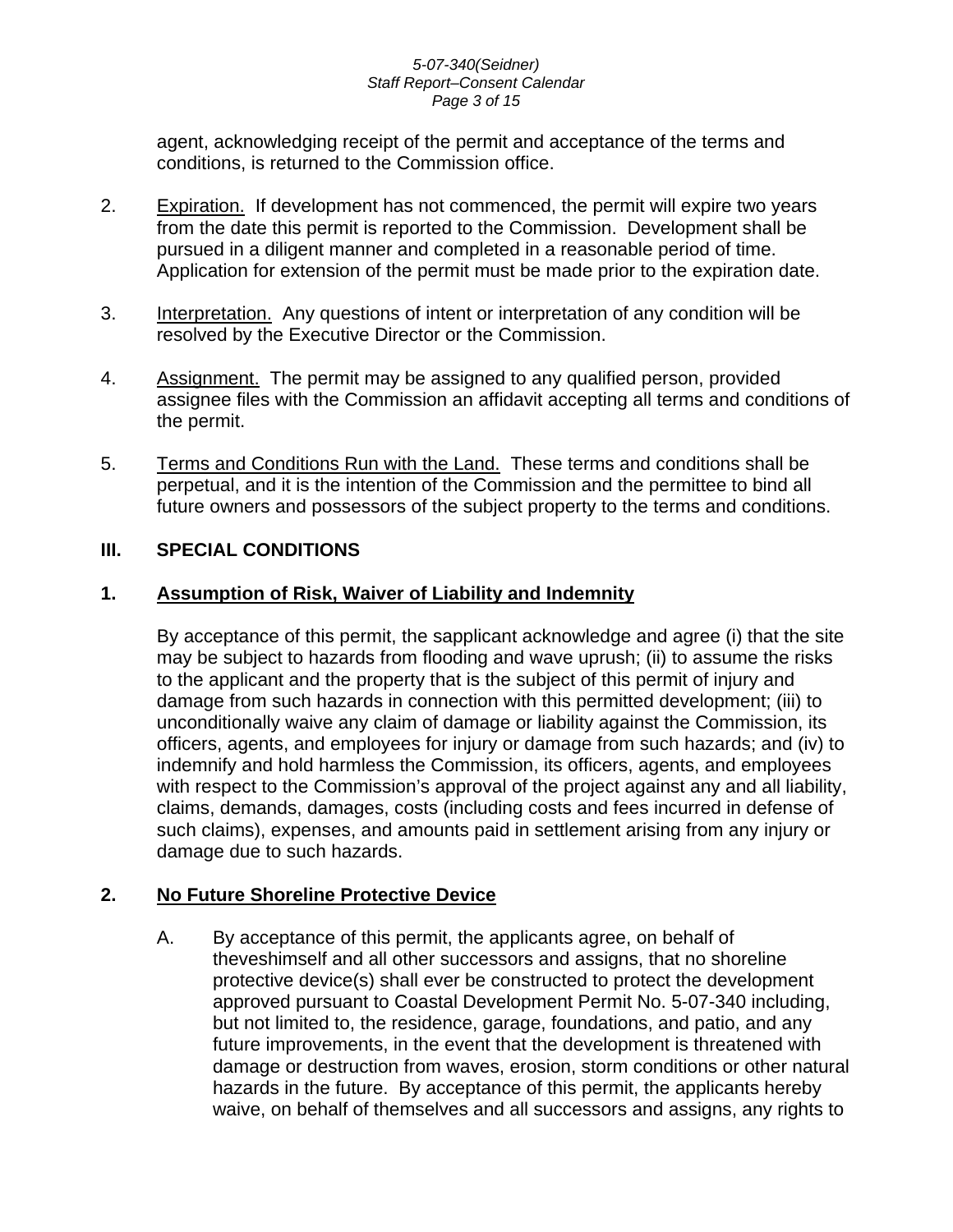#### *5-07-340(Seidner) Staff Report–Consent Calendar Page 4 of 15*

construct such devices that may exist under Public Resources Code Section 30235.

B. By acceptance of this permit, the applicants further agree, on behalf of themselves and all successors and assigns, that the landowner(s) shall remove the development authorized by this permit, including the residence, garage, foundations, and patio, if any government agency has ordered that the structure is not to be occupied due to any of the hazards identified above. In the event that portions of the development fall to the beach before they are removed, the landowner(s) shall remove all recoverable debris associated with the development from the beach and ocean and lawfully dispose of the material in an approved disposal site. Such removal shall require a coastal development permit.

#### **3. Grading and Drainage Plan**

The applicants shall conform to the grading and drainage plans received in the Commission's office on September 28, 2007 indicating use of interlocking concrete pavers patio and interlocking concrete pavers driveway for on-site percolation of runoff from impervious areas. Any proposed changes to the approved plan shall be reported to the Executive Director. No changes to the approved plan shall occur without a Commission amendment to this coastal development permit unless the Executive Director determines that no amendment is required.

#### **4. Future Development**

This permit is only for the development described in Coastal Development Permit No. 5-07-340. Pursuant to Title 14 California Code of Regulations Section 13250(b) (6), the exemptions otherwise provided in Public Resources Code Section 30610(a) shall not apply to the development governed by Coastal Development Permit No. 5- 07-340. Accordingly, any future improvements to the single-family house authorized by this permit, including but not limited to repair and maintenance identified as requiring a permit in Public Resources Section 30610(d) and Title 14 California Code of Regulations Sections 13252(a)-(b), shall require an amendment to Permit No. 5-07-340 from the Commission or shall require an additional coastal development permit from the Commission or from the applicable certified local government.

#### **5. Generic Deed Restriction**

**PRIOR TO ISSUANCE OF THE COASTAL DEVELOPMENT PERMIT**, the applicants shall submit to the Executive Director for review and approval documentation demonstrating that the landowner(s) have executed and recorded against the parcel(s) governed by this permit a deed restriction, in a form and content acceptable to the Executive Director: (1) indicating that, pursuant to this permit, the California Coastal Commission has authorized development on the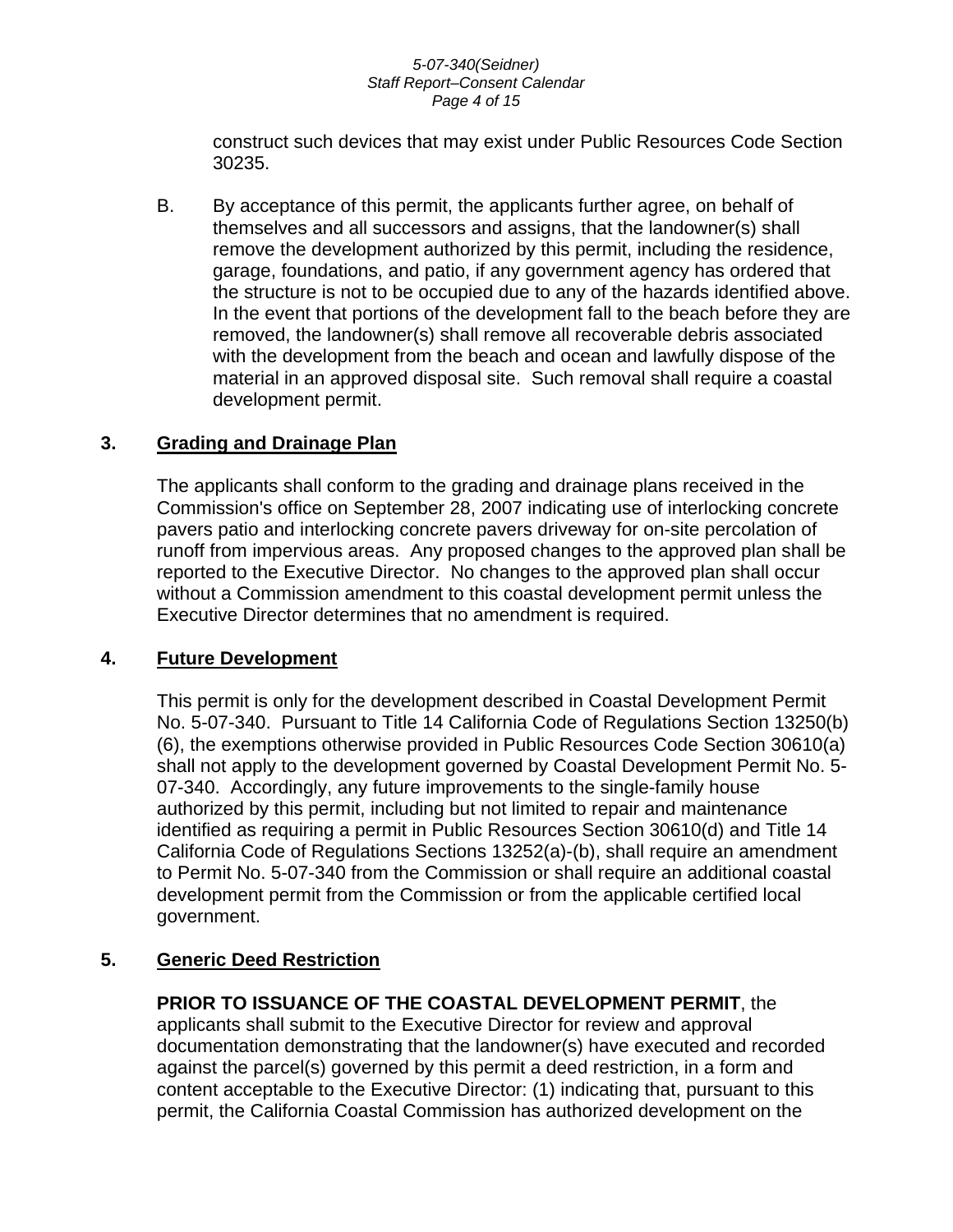#### *5-07-340(Seidner) Staff Report–Consent Calendar Page 5 of 15*

subject property, subject to terms and conditions that restrict the use and enjoyment of that property; and (2) imposing the Special Conditions of this permit as covenants, conditions and restrictions on the use and enjoyment of the Property. The deed restriction shall include a legal description of the entire parcel or parcels governed by this permit. The deed restriction shall also indicate that, in the event of an extinguishment or termination of the deed restriction for any reason, the terms and conditions of this permit shall continue to restrict the use and enjoyment of the subject property so long as either this permit or the development it authorizes, or any part, modification, or amendment thereof, remains in existence on or with respect to the subject property.

### **IV. FINDINGS AND DECLARATIONS:**

The Commission hereby finds and declares:

### **A. PROJECT LOCATION AND DESCRIPTION**

The subject site is located at 1414 West Oceanfront within the City of Newport Beach, Orange County (Exhibits 1 and 2). The lot size is 3,075 square feet. The City of Newport Beach Land Use Plan (LUP) designates the site as High-Density Residential; the proposed project is a single-family residence allowable under this designation. The project is located within an existing urban residential area, located between the Newport Pier and the Balboa Pier.

The site is a beachfront lot located between the first public road and the sea. There is a wide sandy beach (approximately 400 feet wide) between the subject property and the Pacific Ocean. Due to its oceanfront location, the project site may be potentially exposed to the hazard of wave up-rush during a severe storm event.

The proposed project will not have an adverse effect on public access. The project site is located along the portion of Oceanfront bordered by the City's paved beachfront public lateral access way (boardwalk). The Commission has found through previous permit actions in this area that the City's setback in this area is acceptable for maintaining public access. The proposed project is consistent with the City's 10-foot required setback from the seaward property line. Vertical public access to this beach is available at the end of 15<sup>th</sup> Street, approximately 50 yards east of the site and at the end of 14<sup>th</sup> Street, approximately 70 yards west of the site. Lateral public access is available along the paved boardwalk and wide sandy beach seaward of the subject site. The property line extends up to the City's paved boardwalk.

The applicant is proposing to demolish an existing single-story single-family residence and construct a new ocean-fronting, 3,241 sq. ft., 28'-11" high, three-story single-family residence with an attached 430 sq. ft. two-car garage, a 192 sq. ft. second story deck and a 323 sq. ft. roof deck (Exhibit 3). In addition, the proposed project consists of hardscape improvements, including new concrete side yard walkways, a concrete pavers driveway, front yard concrete pavers patio, patio barbeque and 6' high property line walls.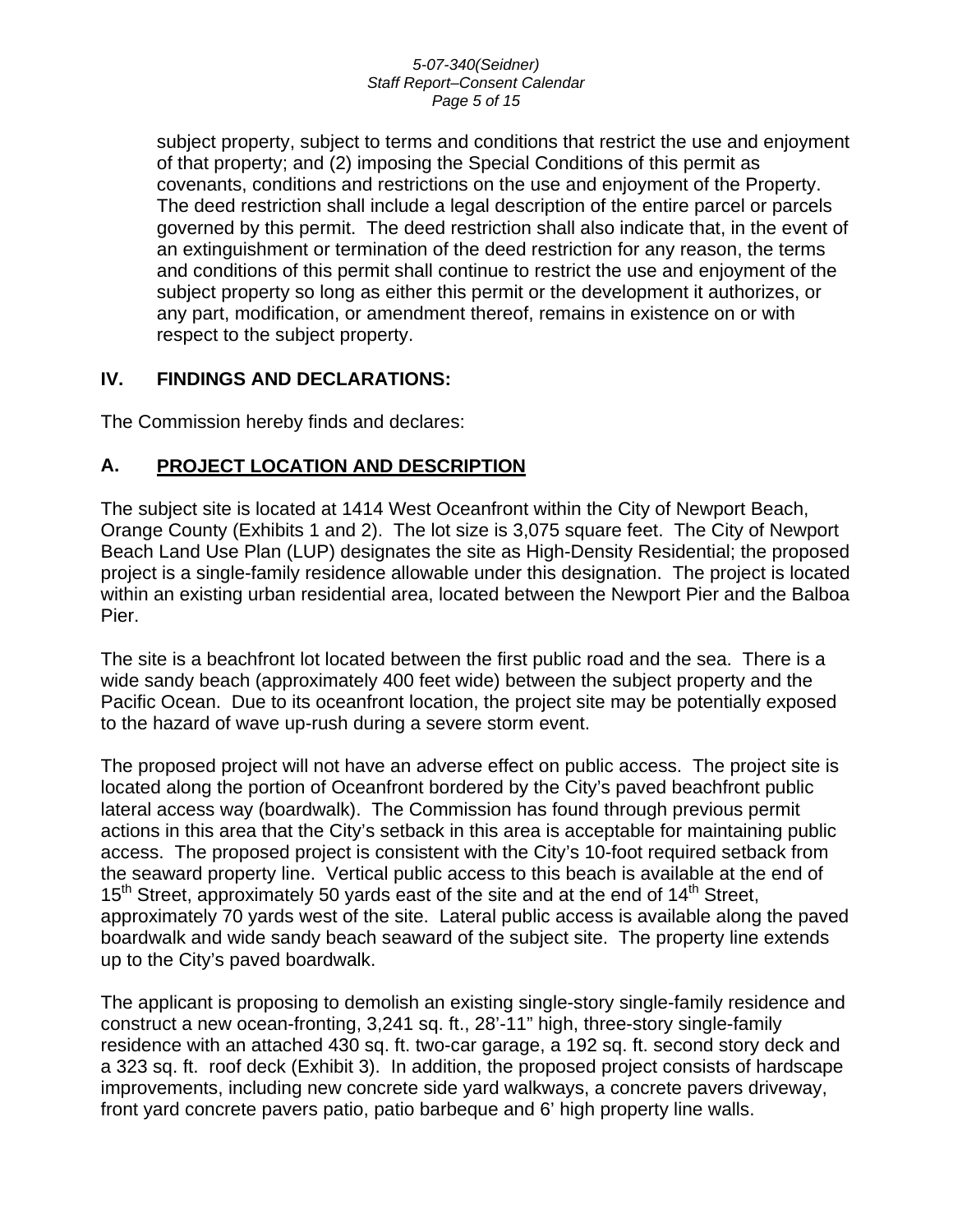To address water quality concerns, the applicant is proposing directing site drainage and runoff from all impervious areas to the front interlocking concrete pavers patio and to the alley-facing driveway also constructed of pervious interlocking concrete pavers running across the rear (alley facing) width of the property. No landscaping is proposed as the side yards and front patio will be paved. A six (6) foot high concrete masonry unit (CMU) wall is proposed on both the east and west property lines and a three (3) foot high CMU wall at the oceanfront property line.

### **B. HAZARDS**

Development adjacent to the ocean is inherently hazardous. Development which may require a protective device in the future cannot be allowed due to the adverse impacts such devices have upon, among other things, public access, visual resources and shoreline processes. To minimize the project's impact on shoreline processes, and to minimize risks to life and property, the development has been conditioned for one or more of the following: require an appropriate set-back from the water; require a drainage and runoff control plan to direct, treat, and minimize the flow of water offsite; prohibit construction of protective devices (such as a seawall) in the future; and to require that the landowner and any successor-in-interest assume the risk of undertaking the development. As conditioned, the Commission finds that the development conforms to the requirements of Sections 30235 and 30253 of the Coastal Act regarding the siting of development in hazardous locations.

### **C. DEVELOPMENT**

The development is located within an existing developed area and is compatible with the character and scale of the surrounding area. However, the proposed project raises concerns that future development of the project site potentially may result in a development which is not consistent with the Chapter 3 policies of the Coastal Act. To assure that future development is consistent with the Chapter 3 policies of the Coastal Act, the Commission finds that a future improvements special condition be imposed. As conditioned the development conforms to the Chapter 3 policies of the Coastal Act.

### **D. PUBLIC ACCESS**

The proposed development will not affect the public's ability to gain access to, and/or to use the coast and nearby recreational facilities. Therefore, as proposed the development, as conditioned, conforms to Sections 30210 through 30214, Sections 30220 through 30224, and 30252 of the Coastal Act.

### **E. WATER QUALITY**

The proposed development has a potential for a discharge of polluted runoff from the project site into coastal waters. The development, as proposed and as conditioned, incorporates design features to minimize the effect of construction and post-construction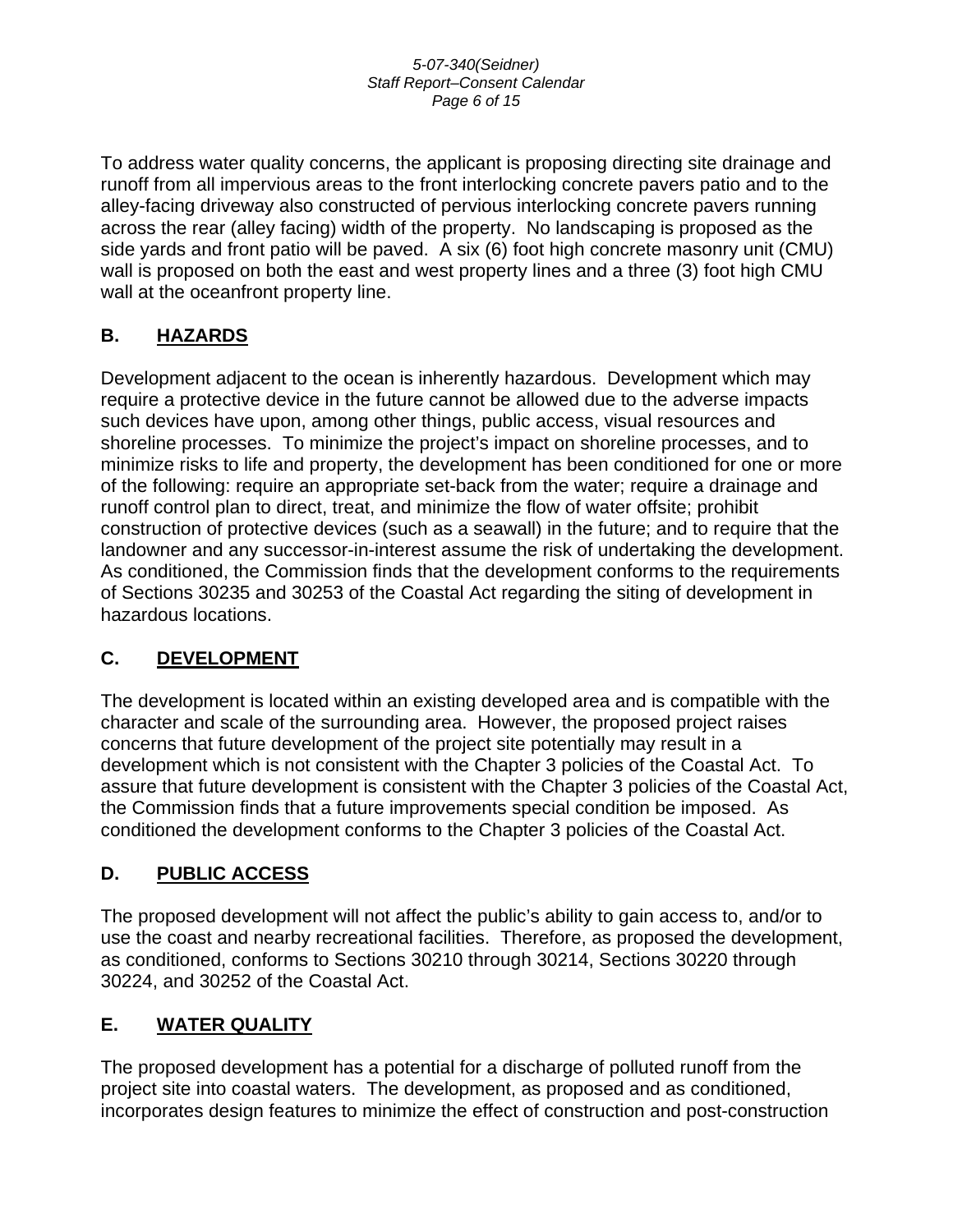#### *5-07-340(Seidner) Staff Report–Consent Calendar Page 7 of 15*

activities on the marine environment. These design features include, but are not limited to, one or more of the following: the appropriate management of equipment and construction materials, reducing runoff through the use of permeable surfaces, the use of non-invasive drought tolerant vegetation to reduce and treat the runoff discharged from the site, and for the use of post-construction best management practices to minimize the project's adverse impact on coastal waters. Therefore, the Commission finds that the proposed development, as conditioned, conforms to Sections 30230 and 30231 of the Coastal Act regarding the protection of water quality to promote the biological productivity of coastal waters and to protect human health.

### **F. DEED RESTRICTION**

To ensure that any prospective future owners of the property are made aware of the applicability of the conditions of this permit, the Commission imposes one additional condition requiring that the property owner record a deed restriction against the property, referencing all of the above Special Conditions of this permit and imposing them as covenants, conditions and restrictions on the use and enjoyment of the Property. Thus, as conditioned, any prospective future owner will receive actual notice of the restrictions and/or obligations imposed on the use and enjoyment of the land including the risks of the development and/or hazards to which the site is subject, and the Commission's immunity from liability.

### **G. LOCAL COASTAL PROGRAM**

Coastal Act section 30604(a) states that, prior to certification of a local coastal program ("LCP"), a coastal development permit can only be issued upon a finding that the proposed development is in conformity with Chapter 3 of the Act and that the permitted development will not prejudice the ability of the local government to prepare an LCP that is in conformity with Chapter 3. The Land Use Plan for the City of Newport Beach was effectively certified on May 19, 1982. The certified LUP was updated on October 2005. As conditioned, the proposed development is consistent with Chapter 3 of the Coastal Act and with the certified Land Use Plan for the area. Approval of the project, as conditioned, will not prejudice the ability of the local government to prepare an LCP that is in conformity with the provisions of Chapter 3 of the Coastal Act.

### **H. CALIFORNIA ENVIRONMENTAL QUALITY ACT**

As conditioned, there are no feasible alternatives or additional feasible mitigation measures available that would substantially lessen any significant adverse effect that the activity may have on the environment. Therefore, the Commission finds that the proposed project, as conditioned to mitigate the identified impacts, is the least environmentally damaging feasible alternative and can be found consistent with the requirements of the Coastal Act to conform to CEQA.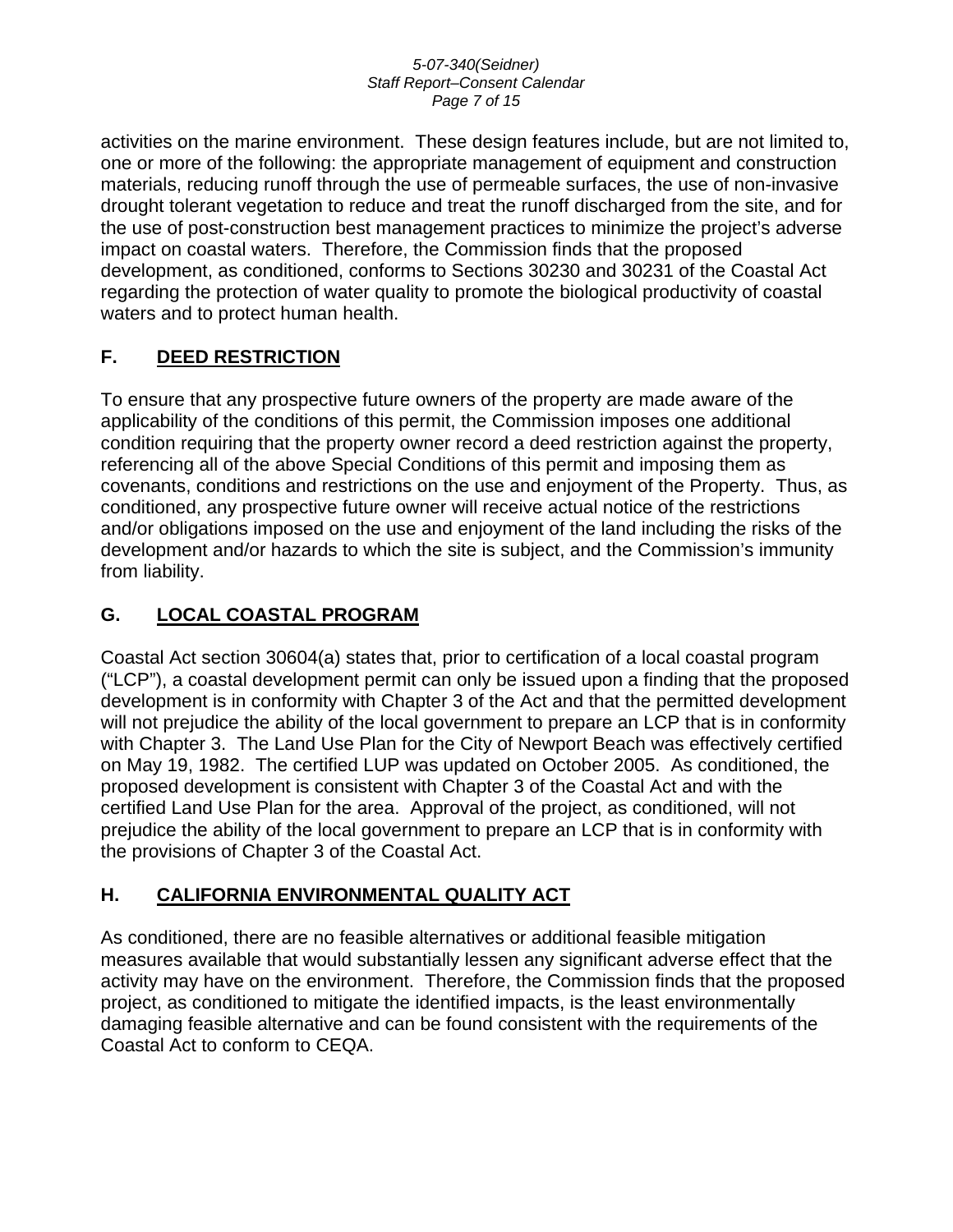#### *5-07-340(Seidner) Staff Report–Consent Calendar Page 8 of 15*

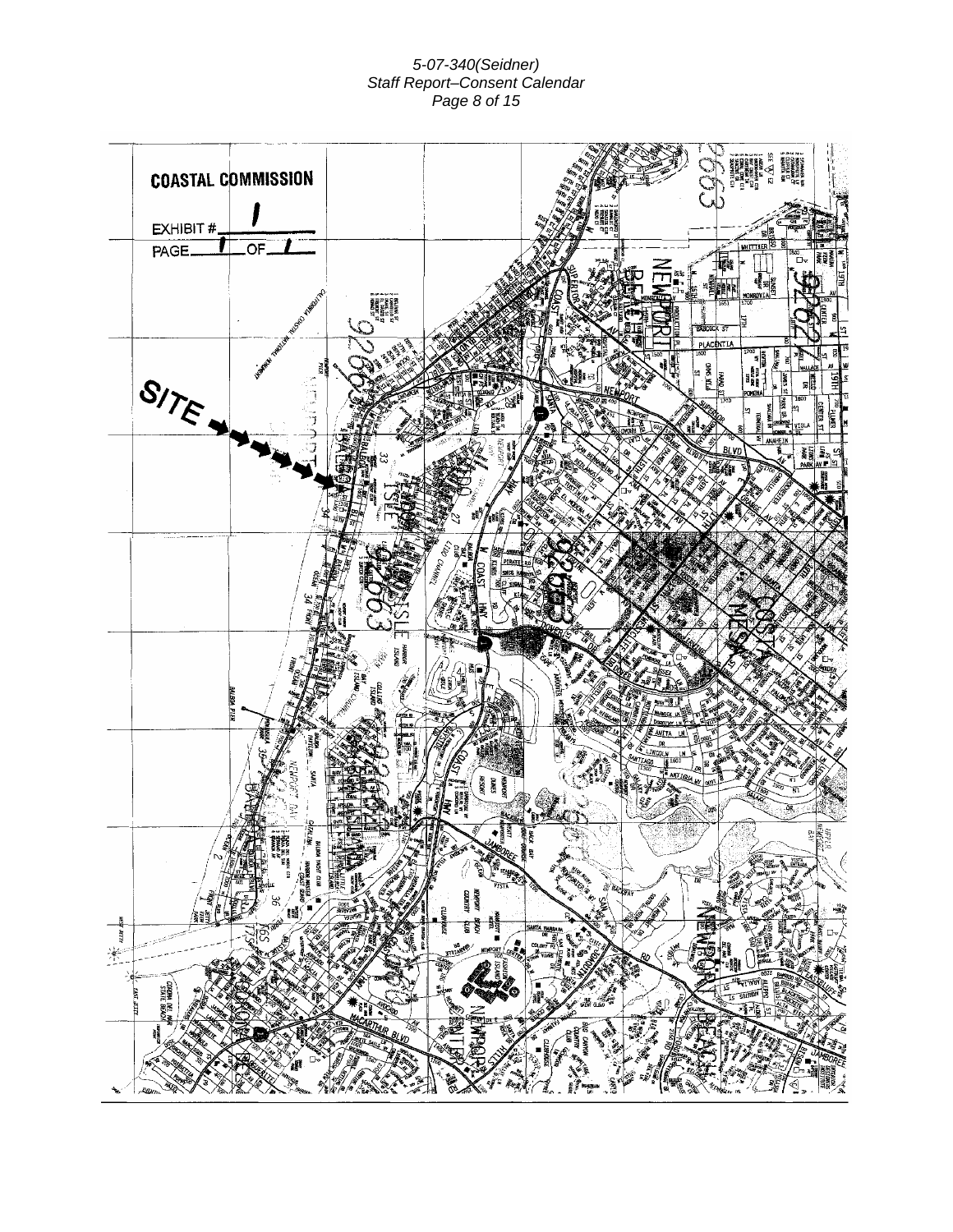#### *5-07-340(Seidner) Staff Report–Consent Calendar Page 9 of 15*

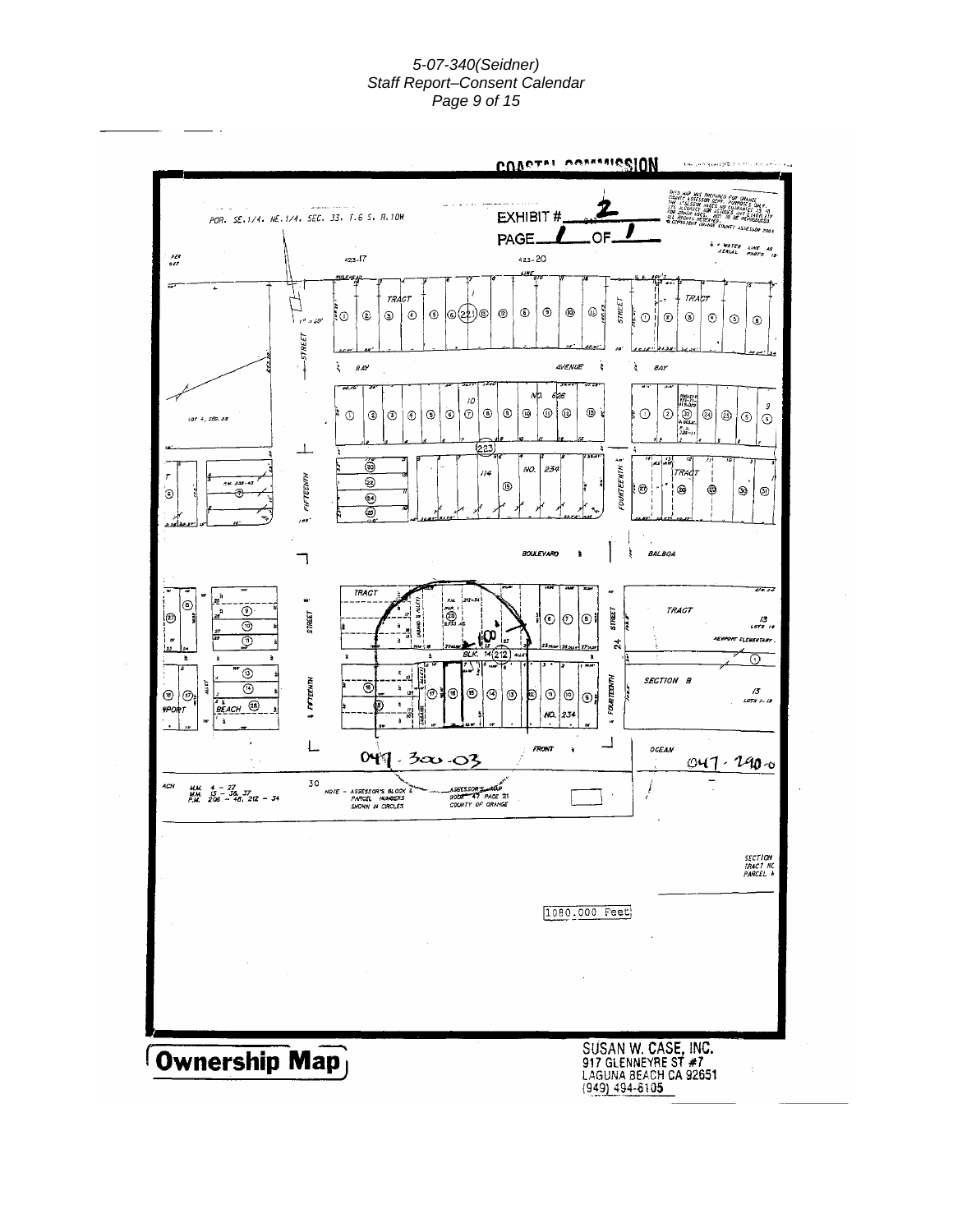#### *5-07-340(Seidner) Staff Report–Consent Calendar Page 10 of 15*

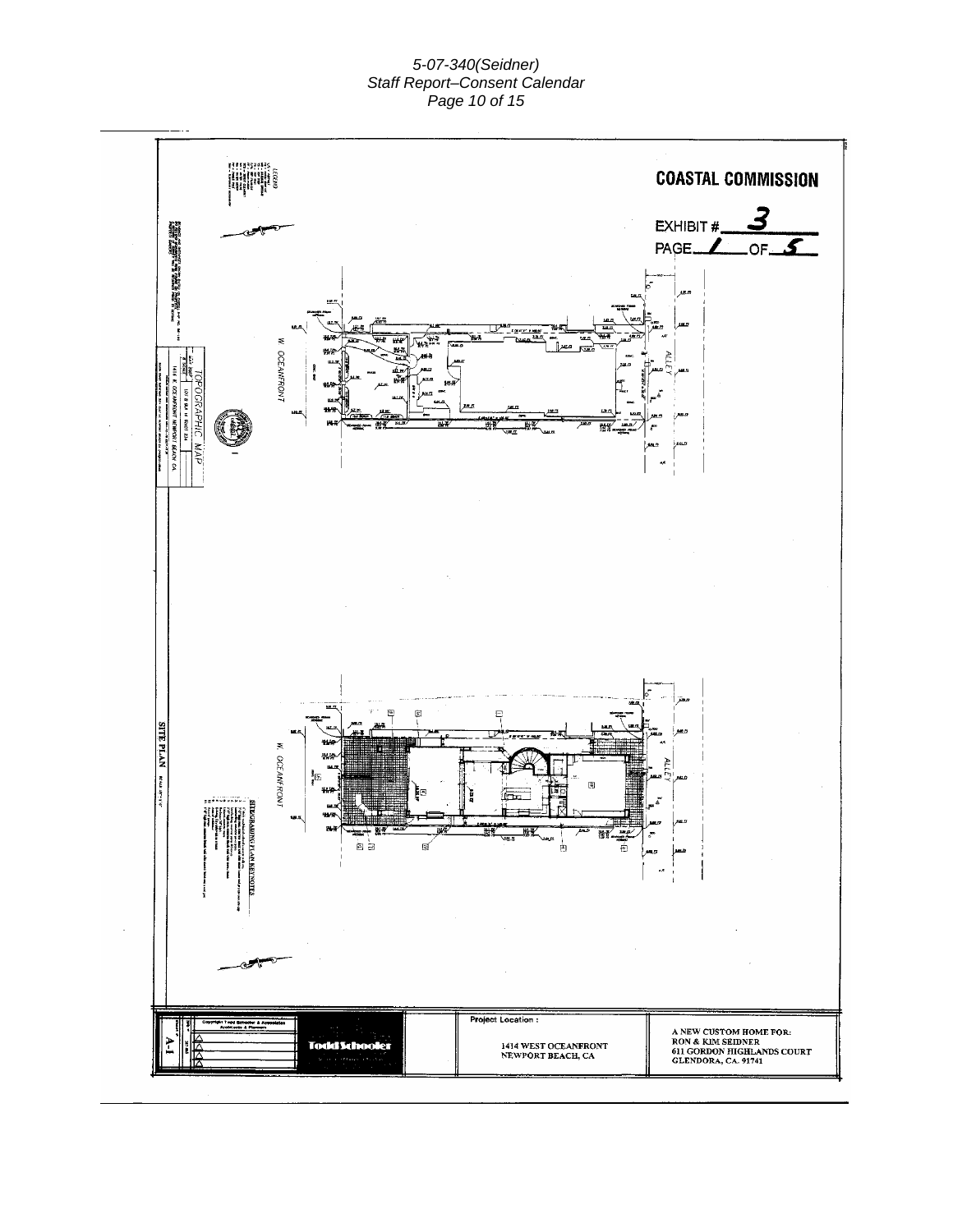#### *5-07-340(Seidner) Staff Report–Consent Calendar Page 11 of 15*

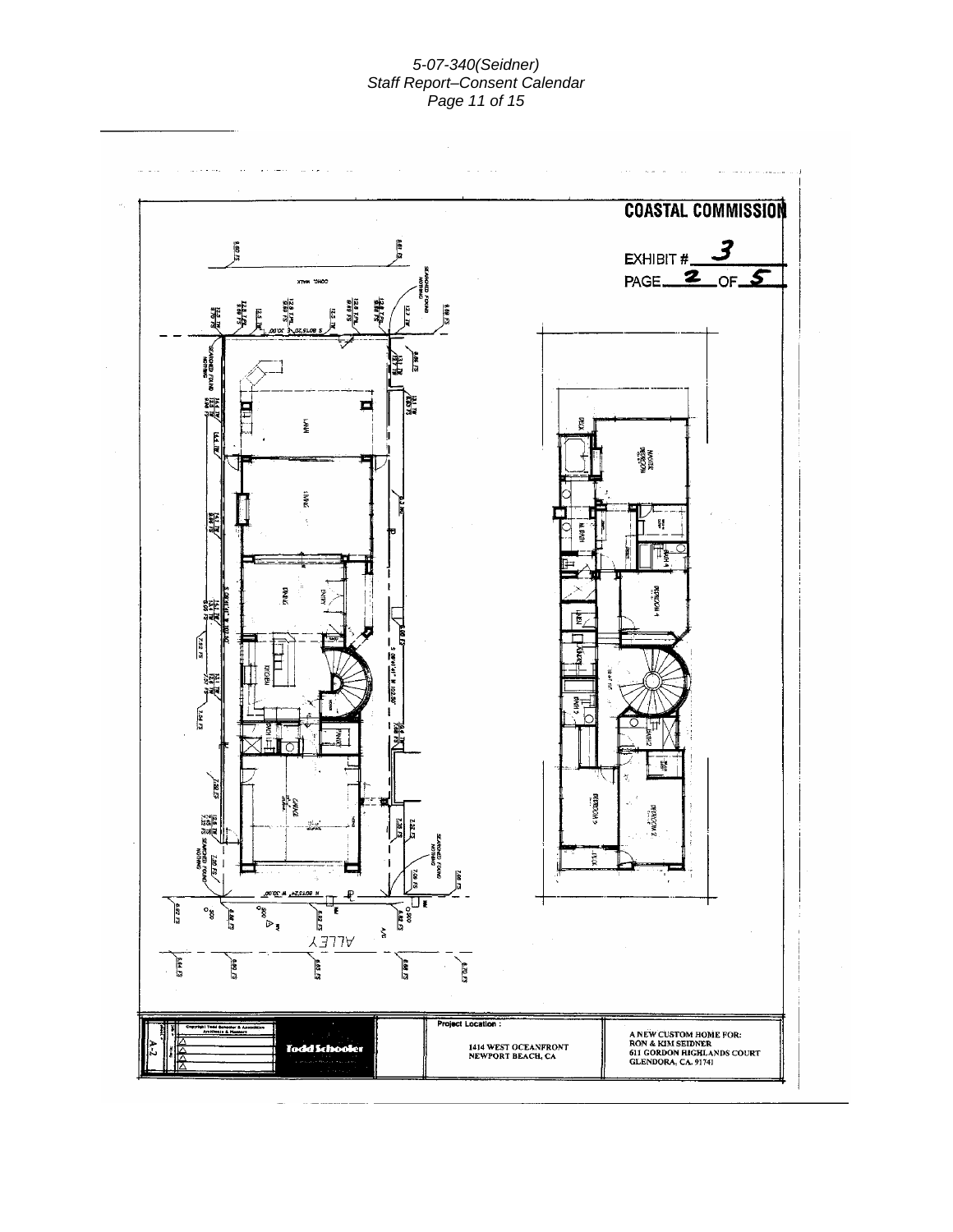#### *5-07-340(Seidner) Staff Report–Consent Calendar Page 12 of 15*

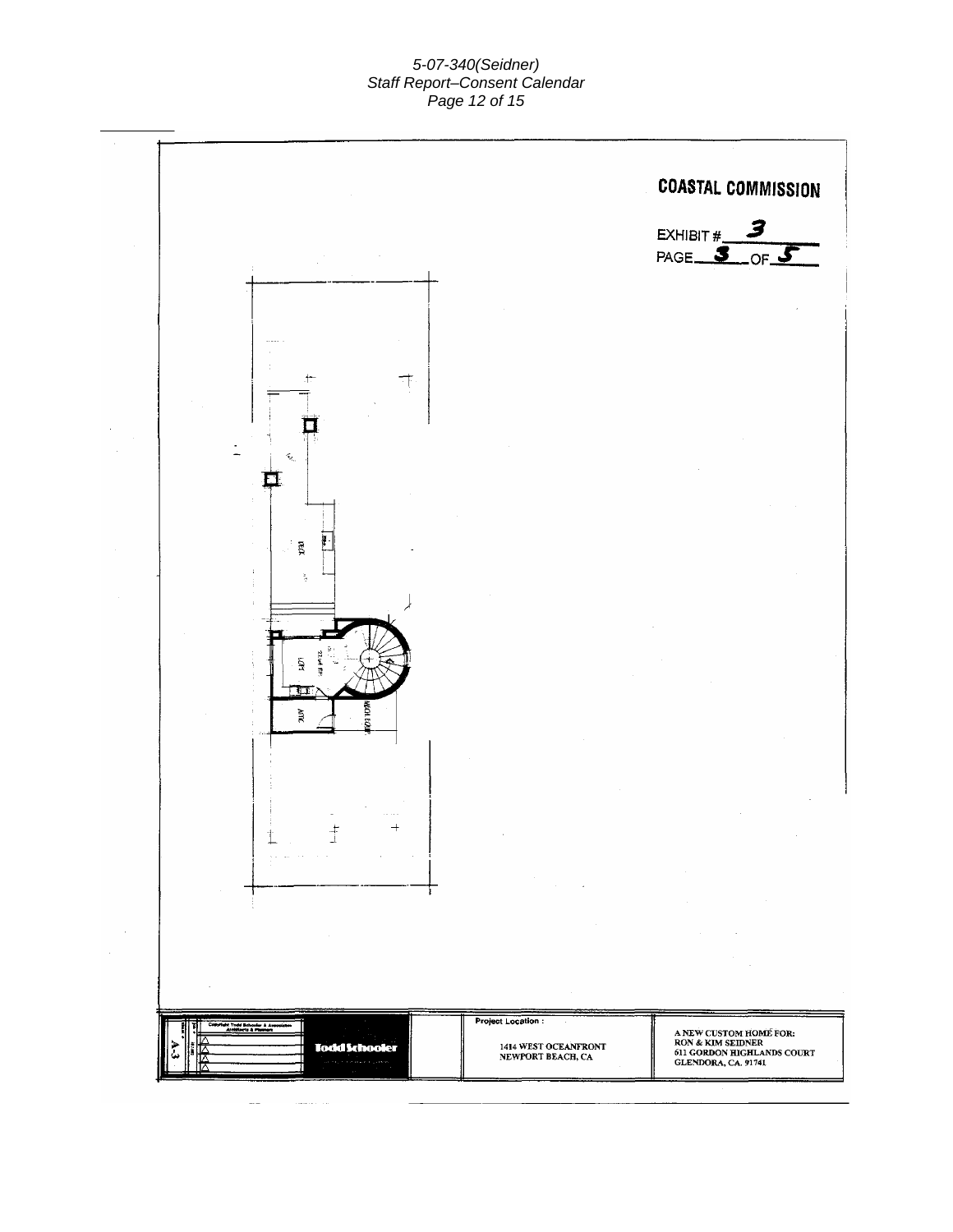#### *5-07-340(Seidner) Staff Report–Consent Calendar Page 13 of 15*